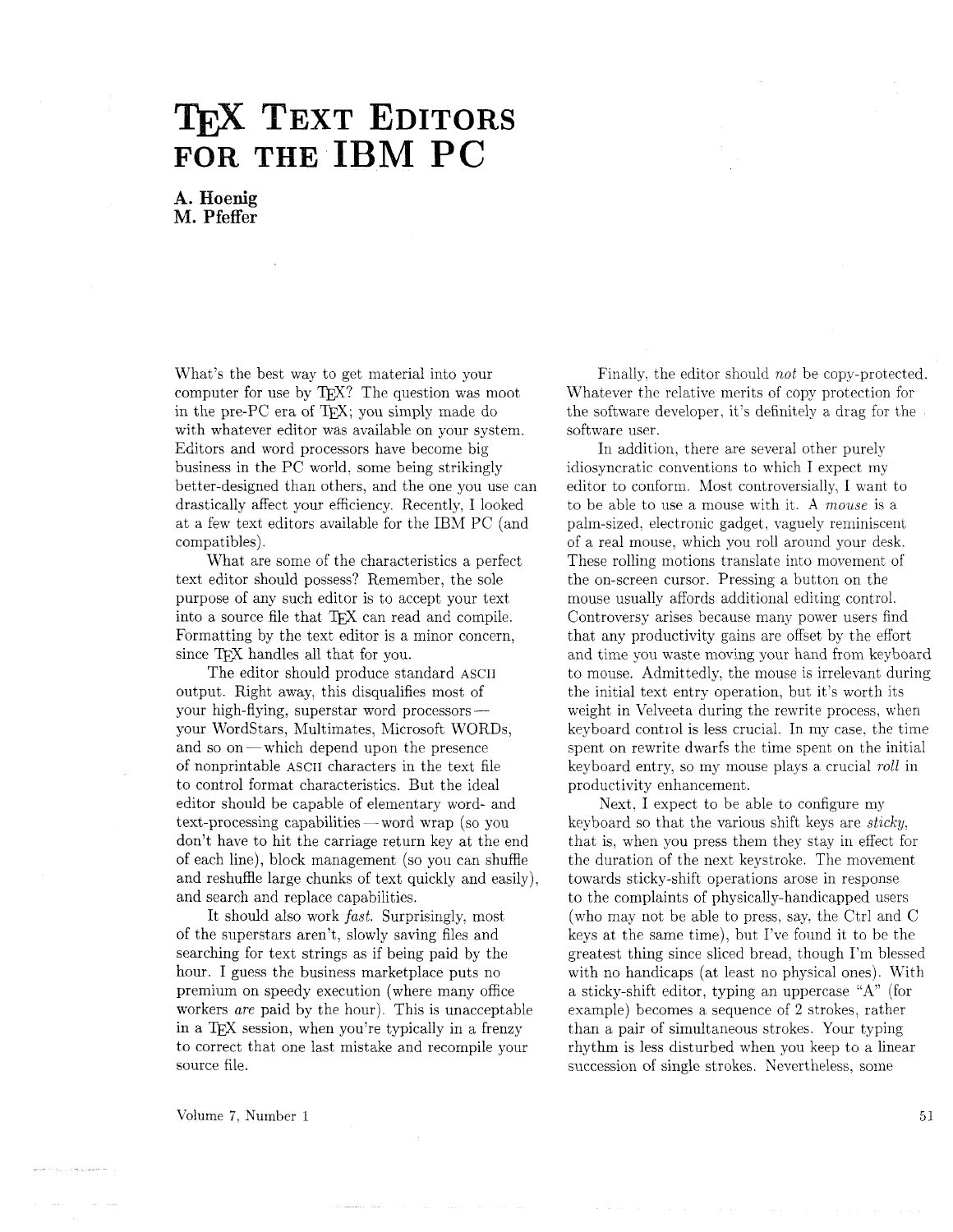#### Articles

editors are written to hog the keyboard interrupts, and won't let you "stickify" the keyboard.

In this column, I report on my usage of **3** text editors which distinguish themselves in various ways. All produce ASCII text files, are not copy protected, and do their jobs fast enough to be at or close to the limits of human perception.

# **PC-Write**

PC-Write is a nifty little program. Although it was manufactured as a full-featured word processor (which it in fact is), it functions beautifully as a text editor. Like most current-generation word processors. PC-Write works by accepting as commands nonstandard key sequences — that is, key sequences involving the function keys, the Escape key. or the Alt or Control shift keys.

The thing I like best about PC-Write is its customizability. Keys can be reprogrammed so that single keystrokes represent dozens of PC-Writecommands, or you can change the command sequences from the PC-Write standard to your own standard. On the fly, you can define a single keyboard "macro," but a PC-Write macro is simply a concatenation of different commands and, as such. possesses a fraction of the sophistication of a TEX macro. Sticky shifts are one of the things you can customize into your version of PC-Write.

There's a fearful symmetry between TFX and PC-Write-both are in the public domain. A disk with the program and reference manual file (it prints out to 180 pages) can be yours for a whopping 10 bucks. Set the program up, run off a copy of the manual, and you're off and running. For a few more dollars, the source listing of the program (a mix of assembly language and Pascal) is yours. The developers. Quicksoft. Inc., are pioneers in  $freeware$  they hope its use will spread by word of mouth. and they rely on your sense of fair play to remit an additional contribution to them.

PC-Write comes with support for several of the standard mice. Also. the editor lets you configure it so that shift keys are sticky. (It's a simple matter of changing a special ruler. def auxiliary file to which PC-Write is accustomed to check for ruler-related matters and customizations.)

PC-Write, although good, is not perfect. For one thing. it's limited to document files of 64k or less. If you have larger files, it handles them only with a clumsy swapping maneuver — pieces of your file are swapped back and forth from disk to memory as you need them. Furthermore, PC-Write may not be so convenient for programmers. Although you can

indent your programs, you have to find out how on your own. (The manual gives little help ) It can't check your matching delimiters for you.

I reviewed version 2.55, the current version. Reportedly. a new version will be available in February or March, presumably for the same price. This new version should handle larger files, hopefully with no degradation in speed, and should come with a spelling checking program, among other enhancements.

# **The Norton Editor**

Peter Norton, no relation to Ed, has won fame and fortune writing as a PC guru. He writes extensively about the guts of the IBN PC (the source of his fame). He's also marketed a clever bunch of programs which extend the PC's operating system in a few much-needed ways (the source of his fortune). Recently, he's lent his prestige to a cute little editor - The Norton Editor - which he bills as the programmer's editor.

The Korton Editor makes no pretense about being a word processor. It's incapable of doing many fancy word processing tasks, but does program text editing well. Like PC-Write. it word wraps. manages blocks. and searches and replaces. NE commands are two-key sequences, the first key being one of the function keys. and the second executing a command. Pressing a function key summons a menu of choices to the bottom of your screen, so you don't have to memorize the command sequences. Fortunately, once you know what commands you want. you can tap the key sequences at high speed, and ignore the menus.

This editor is easy to learn. Once you've mastered a short pamphlet (the entire documentation) you know all there is to know about it.

NE provides no sticky-shift provision within the editor, but it's easy enough to get hold of a public domain sticky-shift program (from a local bulletin board) and run it before invoking the Korton Editor. As with PC-Write, there is built-in mouse support.

NE is superior to PC-Write in its ability to work as a programmer's text editor when you've finished using it for TFX. There are a variety of ways of dealing with program indentation and checking of matching delimiters.

The Norton Editor is a new product. and Norton will probably address some missing features in future versions. For example, NE is bereft of any semblance of a macro facility. a shocking omission.

Like PC-Write, this editor is cheap. It lists for \$50, but you can do better at some mail-order houses.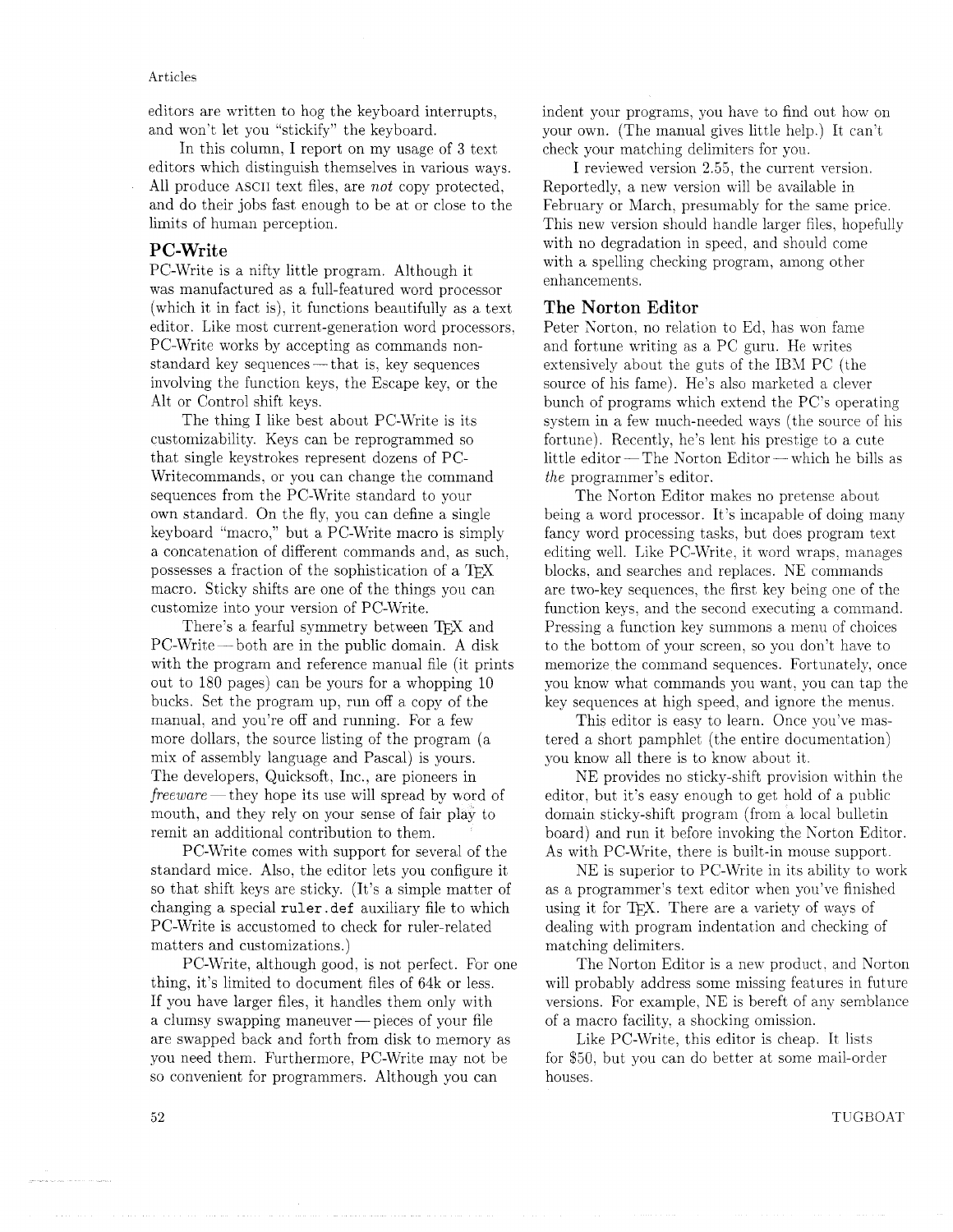# **Epsilon**

Epsilon is a sophisticated, programmer's text editor closely modelled on the EMACS editor. Epsilon will apparently and happily work with document files of any size. As fast as the other two editors are. this one is even faster.

This current version (version  $3.x$ ) has been programmed in EEL - Epsilon Extension Language  $-$  and anything (within reason) that you don't like about the editor, you can change, by Software — Epsilon's developers — provide EEL<br>Software — Epsilon's developers — provide EEL<br>source files for Fusilup and an EEL source files for Fusilup and an EEL source files for Epsilon and an EEL compiler as part of the Epsilon package. EEL is a C-like programming language.

There are a few things which cannot be changed. Epsilon "steals" the keyboard interrupts, so there's no way you can get a mouse to work with it. In the same way, no BBS sticky-shift utility will work, but at least you can reprogram Epsilon to accept sticky (or shifty?) behavior.

On the other hand, Epsilon gives you far greater control over text editing (provided you need neither sticky shift nor mouse). The editor provides an extensive mechanism for creating buffers to store deleted material, additional files, or whatever. Apart from EEL, there's an extensive macro facility, and you can define and use any number of macros on the fly. You may reassign different command strings to Epsilon commands. The Search facility  $-$  whereby you search for a particular string in your text fileis *incremental*. Suppose you're looking for the word "Mozart" in your file. Normally, your text editor waits for you to enter the master's name before commencing the search. Epsilon searches as you enter the word. It senses that first "M," and looks for it. When you enter the "0," Epsilon refines its search for the first occurrence of "Mo." When you type " $z$ ," it looks for "Moz," and so on. Incremental searches are usually much faster for you. Lugaru has embedded numerous other impressive bells and whistles in their product.

Epsilon is clearly aimed at power users, and nowhere is this more evident than in the manual, which contains almost no examples. Also, their discussion is steeped in the lingo of EMACS, which is a dialect of the usual text editor terminology. The manual takes a bit of getting used to.

All this power has its price. Epsilon weighs in at \$195, more than the other two editors, but still a good deal less than much other software on the market. It may be worth checking prices at mail order outfits who cater to hard-core programmers:

**Volume 7, Number 1** 

maybe such places will carry this program at a discount.

# **And Now for Something Completely And Now for Somethi<br>Different — Lightning<br>Lhope you use a spell-che**

I hope you use a spell-checking program in conjunction with your editing. There are any number of good programs out there. Just make sure you use one that allows you to add entries to a user dictionary when they're initially flagged as errors. That way. as you use your checking program over a period of time, all special TFX commands enter that dictionary file. After a short while, the program catches not only your prose misspellings, but also your misspellings of TFX commands. I save a lot of time in TFX compilation that way.

Anyway, a new gimmick in the spell check arena is the program Lightning. Not quite a spelling checker, and yet not quite *not* a spelling checker, Lightning works alongside your text editor. It checks your spelling as you enter your text. As soon as you enter a space (or other word delimiter), Lightning checks the word against a dictionary file it has previously loaded into your computer's memory. If the word has no match in this dictionary, you get a gentle beep. to which you may hearken. Note, though, you *cannot* use Lightning in the traditional spell-check manner It can't search your document file for you in one fell swoop to identify all errors in one pass. You can only catch errors as you make them. You also get to use Lightning in a Thesaurus mode. In this way/fashion/manner, you can spice up your writing/setting forth on paper/authoring/prose/composition/work with synonyms as you write.

The program performs as advertised, is real easy to use, and is cheap. Borland International is a pioneer in the development of good, cheap software. (Remember Turbo Pascal?) The Lightning program is only \$99.95. Lightning works well with both PC-Write and the Norton Editor, but not at all with Epsilon, presumably because Epsilon is so greedy of some system interrupts. Borland touts this product as being in the vanguard of a whole series of intelligent software products using the same software engine as does Lightning.

I have some reservations about the utility of the program. So often, what you enter at the keyboard is just the first draft of many. What's the point of getting it letter perfect, when so much of it will be consigned to that great bit-bucket in the sky'? However, if you're the type who has done all your

53